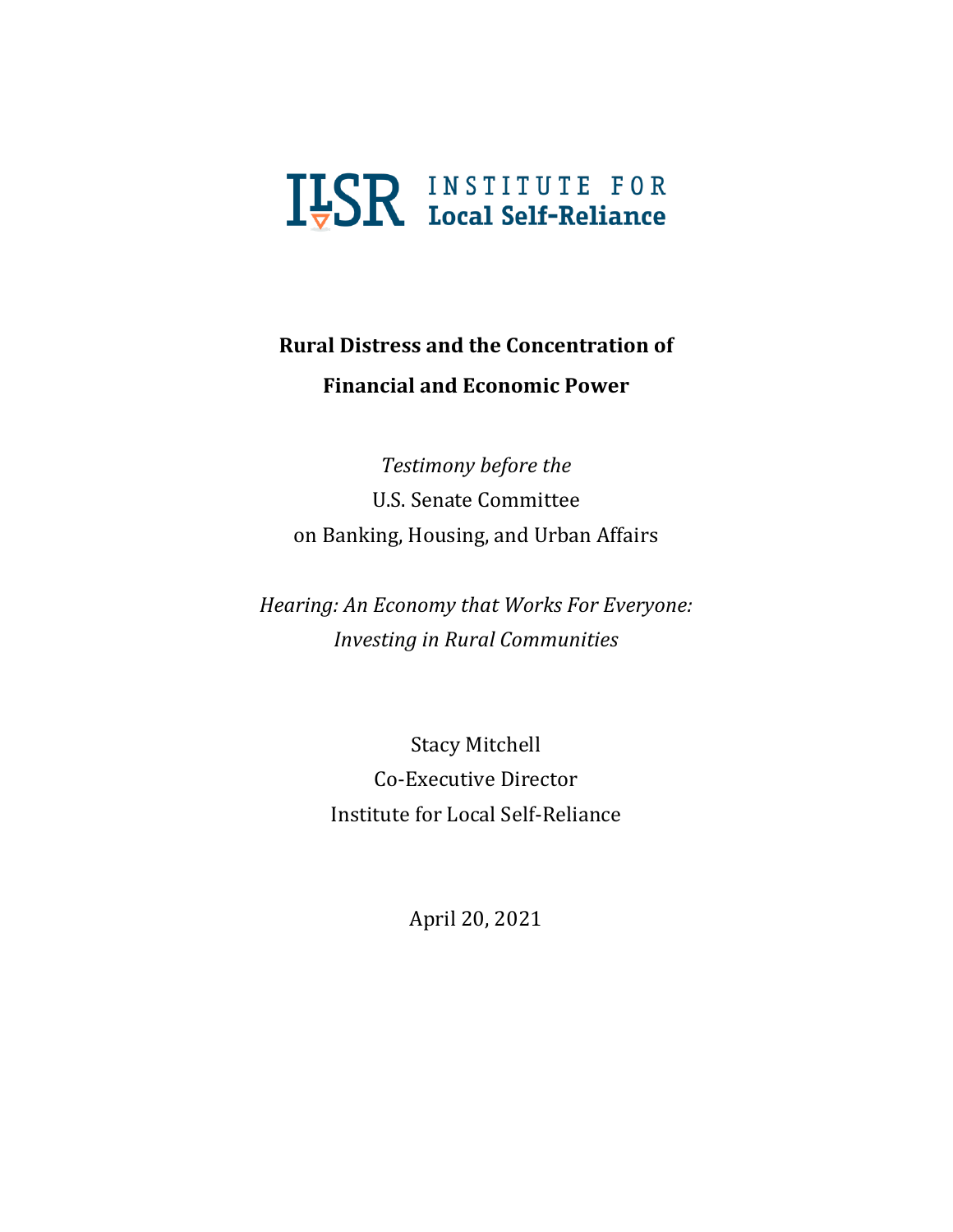Good morning, Chairman Brown, Ranking Member Toomey, and Members of the Committee. Thank you for holding this important hearing and inviting me to participate. My name is Stacy Mitchell. I am the co-director of the Institute for Local Self-Reliance  $(ILSR)$ , a public interest research and advocacy organization. Since 1974, we've worked to advance policies that disperse economic power and strengthen local communities.

Rural America is in crisis, and the gap between struggling rural towns and coastal supercities is growing ever wider. Much of this distress stems from the concentration of corporate and financial power, which is centralizing wealth in the hands of the few while wiping out the independent businesses and well-paying jobs that are the foundation of rural economies. Financial consolidation furthers this dynamic by starving rural entrepreneurs of capital, while providing ample backing to the largest and most dominant corporations. My statement begins with an examination of how monopoly power is harming rural communities. It then looks at the role of the financial system in fueling concentration and undermining independent businesses. Finally, I outline several policy approaches to promote economic recovery and investment in rural communities.

#### **1. Rural America is in Distress**

One of the most striking and troubling trends that we've seen in our research in recent years is the widening economic gap between different regions of the country. A few "superstar" cities, mostly along the coasts, are prospering. Meanwhile much of the rest of the country, including much of rural and small town America, is falling further behind. This divergence began before the 2008 financial crisis, but it has grown more pronounced in the years since. Today, rural communities lag behind on nearly every measure.

In rural America, good jobs are hard to come by. Many rural residents are struggling to survive on jobs that are low-wage and insecure. And even then, there's simply not enough work. Between 2014 and 2018, more than 43 percent of rural counties experienced a net decline in jobs, compared to just 16 percent of non-rural counties.<sup>1</sup> This lack of opportunity has left many rural areas with a shrinking and aging population as people of prime working age move away, further accelerating the downward economic spiral.

Many rural communities are suffering from a lack of critical infrastructure and services. Nearly 40 percent of rural households did not have broadband Internet access in 2019.<sup>2</sup>

<sup>&</sup>lt;sup>1</sup> "Redefining Rural: Towards a Better Understanding of Geography, Demography, and Economy in America's Rural Places," Economic Innovation Group, March 9, 2021.

<sup>&</sup>lt;sup>2</sup> "Digital Gap Between Rural and Nonrural America Persists," Andrew Perrin, Pew Research Center, May 31, 2019.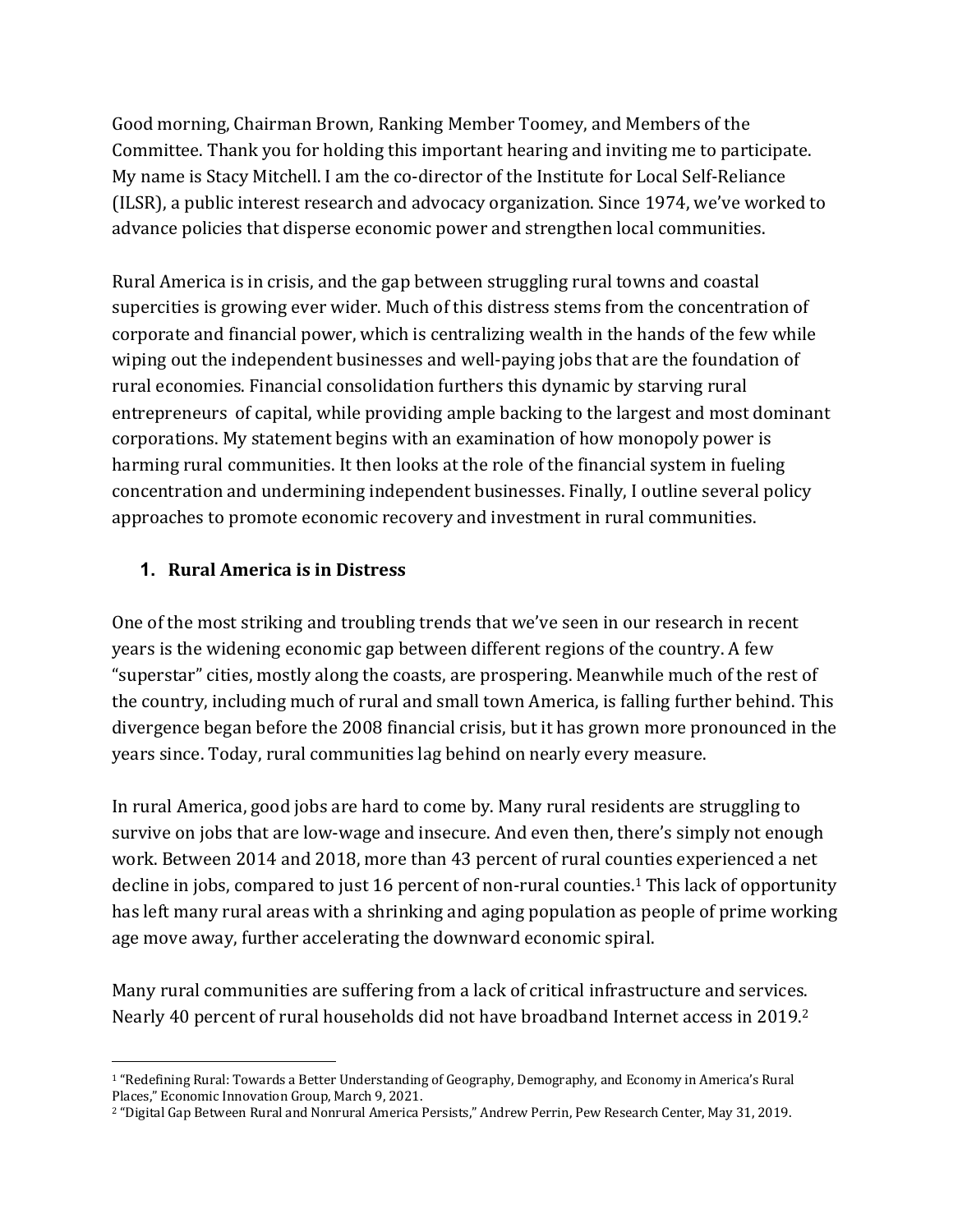Across rural communities, we're seeing the loss of grocery stores, pharmacies, and other essential businesses. More than 100 rural hospitals have closed since 2013, forcing residents in these communities to travel a median distance of 25 miles to obtain care.<sup>3</sup> One-third of rural counties do not have a local bank, up from about 14 percent in 1995.<sup>4</sup>

The median household income is much lower in rural areas than in non-rural areas, and people in rural communities are more likely to be living in poverty. On average, the poverty rate in rural areas is nearly three percentage points higher than in non-rural areas.<sup>5</sup> While this gap exists in every part of the country, it's worse in some regions, including the South, where the rural poverty rate is a full five percentage points higher than the non-rural rate.<sup>6</sup>

We can't understand the struggles of rural America without contending with racial inequality. One in five rural residents are people of color, and the fastest growing rural populations are Native American, Asian, and Latino.<sup>7</sup> While rural communities of all kinds are struggling, many of the most distressed rural communities are those harmed by our country's history of racially discriminatory policies. More than 70 percent of rural Black and Native American residents live in counties that are distressed or at risk, compared to just over 40 percent of rural whites, according to the Economic Innovation Group.<sup>8</sup>

Layered onto the economic problems, many rural areas are also facing a health crisis. Poverty and lack of opportunity have put rural residents more at risk of chronic diseases, addiction, mental health disorders, and suicide.<sup>9</sup> Yet they have less access to health care facilities and services than non-rural places.<sup>10</sup>

#### **2. Concentrated Economic Power is Fueling Rural Decline**

What's causing the crisis in rural communities? At the root of much of rural America's distress is the concentration of economic and financial power. Nearly every sector of the

<sup>&</sup>lt;sup>3</sup> "Rural Hospital Closures: Affected Residents Had Reduced Access to Health Care Services," U.S. Government Accountability Office, January 21, 2021.

<sup>&</sup>lt;sup>4</sup> ILSR analysis of bank data from the FDIC.

<sup>&</sup>lt;sup>5</sup> Op. cit. "Redefining Rural: Towards a Better Understanding of Geography, Demography, and Economy in America's Rural Places."

<sup>&</sup>lt;sup>6</sup> Op. cit. "Redefining Rural: Towards a Better Understanding of Geography, Demography, and Economy in America's Rural Places."

<sup>7 &</sup>quot;Debunking Three Myths about Rural America," Urban Institute, October 30, 2020.

<sup>&</sup>lt;sup>8</sup> Op. cit. "Redefining Rural: Towards a Better Understanding of Geography, Demography, and Economy in America's Rural Places."

<sup>9 &</sup>quot;Chronic Disease in Rural America," Rural Health Information Hub; "Substance Use and Misuse," Rural Health Information Hub; "Rural Mental Health," Rural Health Information Hub; "Suicide in Rural America," U.S. Centers for Disease Control.

<sup>10 &</sup>quot;Rural America's Health Crisis Seizes States' Attention," Pew: Stateline, Jan. 31, 2020.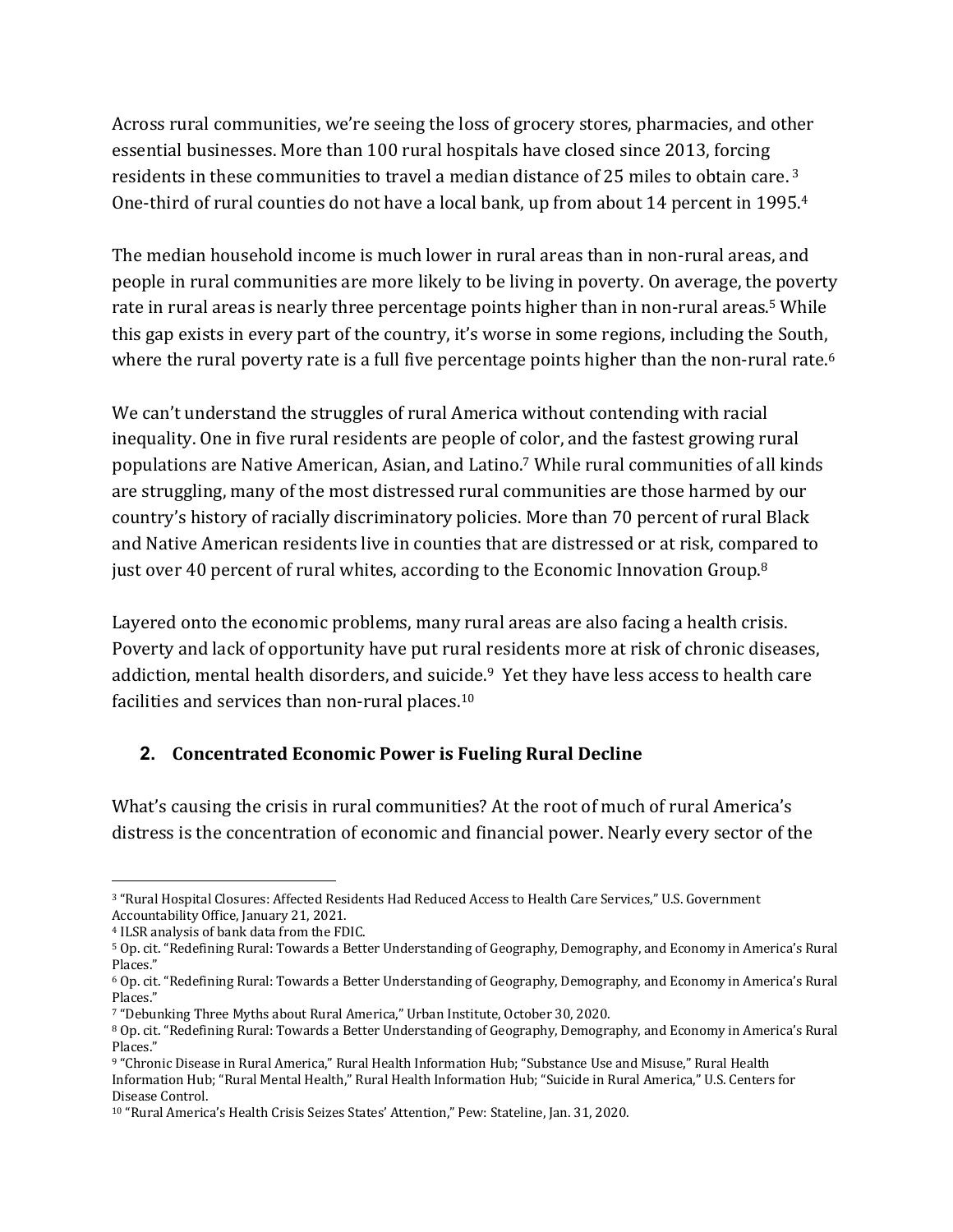economy has become dominated by a few large, powerful corporations. As these corporations centralized control, they destroyed the ability of many rural communities to sustain themselves. Across rural regions, locally owned businesses and banks have shuttered. This has left many rural Americans at the mercy of distant corporations that view their communities as expendable, nothing more than places they can mine for revenue and cheap labor. It's not only the resulting economic hardship that is causing rural despair. It is also this pervasive sense of powerlessness, lack of self-determination, and the inability to imagine and bring about a better future.

Today's extreme level of market concentration is not the product of inevitable forces. It's the result of deliberate policy decisions. Beginning in the 1980s, policymakers adopted a radical change in the framework underpinning antitrust enforcement. Rather than focus on maintaining robust competition by ensuring fair and open markets, enforcers began to focus on the narrow goal of maximizing efficiency. Because big corporations were assumed to be more efficient, the government began embracing mergers and giving large corporations wide leeway to flex their market power and engage in monopolistic tactics that had previously been blocked. This ideological shift in favor of consolidation affected more than antitrust. It also led to other major policy changes, including the dismantling of Depression-era banking laws in the 1990s.

Concentration has harmed rural communities in several ways. In agricultural regions, consolidation among big agribusiness corporations has dramatically reduced the number of buyers for milk, meat, and other farm products.<sup>11</sup> This has allowed a few dominant players to drive down the prices that farmers and ranchers are paid. In the poultry industry, for example, only three firms - Tyson's Foods, Pilgrim's Pride, and Sanderson Farms — account for 60 percent of the market.<sup>12</sup> As these big processors took over the industry, they forced chicken farmers into a contract system that drives down what they're paid while forcing them to take on more risk.<sup>13</sup> Farmers are not the only ones losing out: Consolidation has led to lower wages and diminished health and safety protections for people who work in slaughterhouses and other food processing facilities.<sup>14</sup> Research has linked consolidation in agriculture to higher rates of crime, less civic participation, and declining social cohesion in rural communities. $15$ 

<sup>11 &</sup>quot;The Food System: Concentration and Its Impacts," Mary K. Hendrickson, Philip H. Howard, Emily M. Miller, and Douglas H. Constance, November 19, 2020.

<sup>&</sup>lt;sup>12</sup> "The American Dream Deferred," Senator Cory Booker, Brookings Institute, June 2018.

<sup>&</sup>lt;sup>13</sup> "The Rise of the Zombie Small Business," Annie Lowrey, *The Atlantic*, September 4, 2018.

<sup>&</sup>lt;sup>14</sup> "Monopolies in Meat: Endangering Workers, Farmers, and Consumers," *The American Prospect*, May 4, 2020;

<sup>&</sup>lt;sup>15</sup> "Top 5 broiler producers dominate US production," Austin Alonzo, *WattAgNet*, June 2016; "The community effects of industrialized farming: Social science research and challenges to incorporate farming laws," Linda Lobao and Curtis Stofferahn, *Agriculture* and Human Values, December 2007.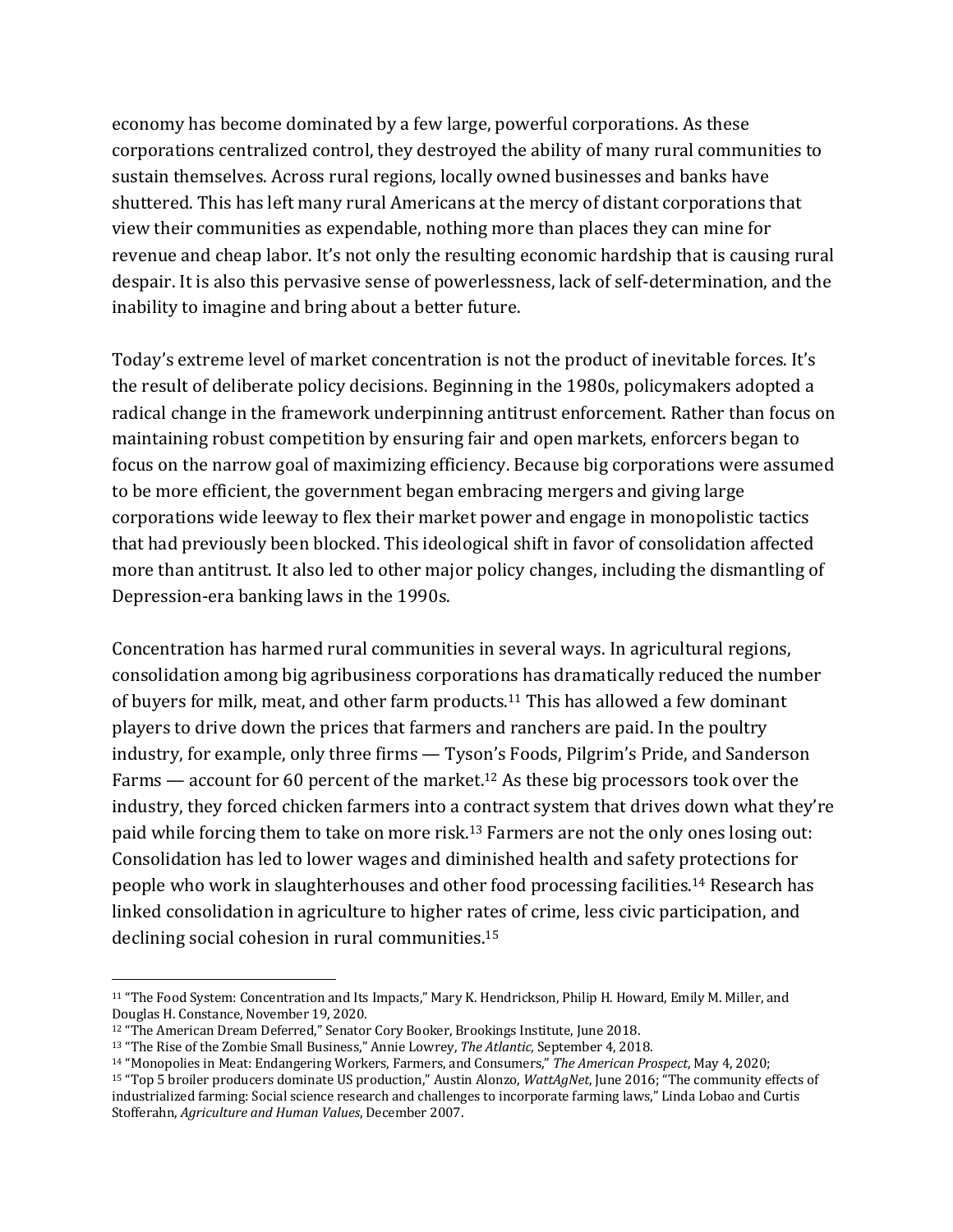Another consequence of market concentration is that it's led to plant closings and layoffs in small towns as companies merge and consolidate their operations. The town of Eden, N.C., for example, lost its two main employers a few years ago when the world's largest beer brewer, Anheuser-Busch, closed the local brewery after acquiring SABMiller, and then Ball Corp. shuttered its bottling plant after buying Rexam.<sup>16</sup>

More closures and layoffs are on the way. The president of Goldman Sachs, John Waldron, recently warned that an expected wave of mega-mergers in the coming months will cause widespread job losses. These deals will be good for Goldman, but with big businesses "looking to consolidate smaller companies," he told investors, "Politicians are going to be faced with the uncomfortable reality...that there's going to be more losses of jobs along the way."17

#### *The Decline of Small Business*

One of the most significant yet overlooked harms of concentration in rural America is the decline of independent businesses. In the 1980s businesses with fewer than 100 employees accounted for 40 percent of all business revenue nationwide. Today their share has fallen to about 20 percent.<sup>18</sup> Although this decline has been underway for some time, it's accelerated in the last decade. Since 2010, the United States has lost tens of thousands of small retailers, distributors, manufacturers, construction firms, and more.<sup>19</sup>

Small businesses are disappearing in every part of the country, but their loss is especially damaging in rural communities, which depend more heavily on smaller businesses for jobs and services. Indeed, businesses with fewer than 500 employees provide two-thirds of rural jobs, and those with fewer than 50 employees provide 42 percent of rural jobs.<sup>20</sup>

The problem isn't just that existing businesses are failing; it's also that fewer new businesses are forming. Prior to the pandemic, the startup rate had fallen sharply nationwide.<sup>21</sup> The decline was especially steep in rural counties. According to research by the Economic Innovation Group, in the recovery years after the financial crisis, the U.S.

<sup>&</sup>lt;sup>16</sup> "The Downsides of Efficiency," *The Atlantic*, March 2, 2017.

<sup>&</sup>lt;sup>17</sup> "Goldman Warns of More Job Losses with Jumbo Mergers on the Rise," *Bloomberg*, October 16, 2020.

<sup>18</sup> ILSR calculation based on U.S. Economic Census data.

<sup>&</sup>lt;sup>19</sup> ILSR calculation based on U.S. Economic Census data.

<sup>&</sup>lt;sup>20</sup> "Why Main Streets are a Key Driver of Equitable Economic Recovery in Rural America," Brookings Institute, December 1, 2020. 

<sup>&</sup>lt;sup>21</sup> "What's Driving the Decline in Firm Formation Rate: A Partial Explanation," Ian Hathaway & Robert Litan, Brookings Institute, November 2014; "Dynamism in Retreat: Consequences for Regions, Markets, and Workers," Economic Innovation Group, February 2017.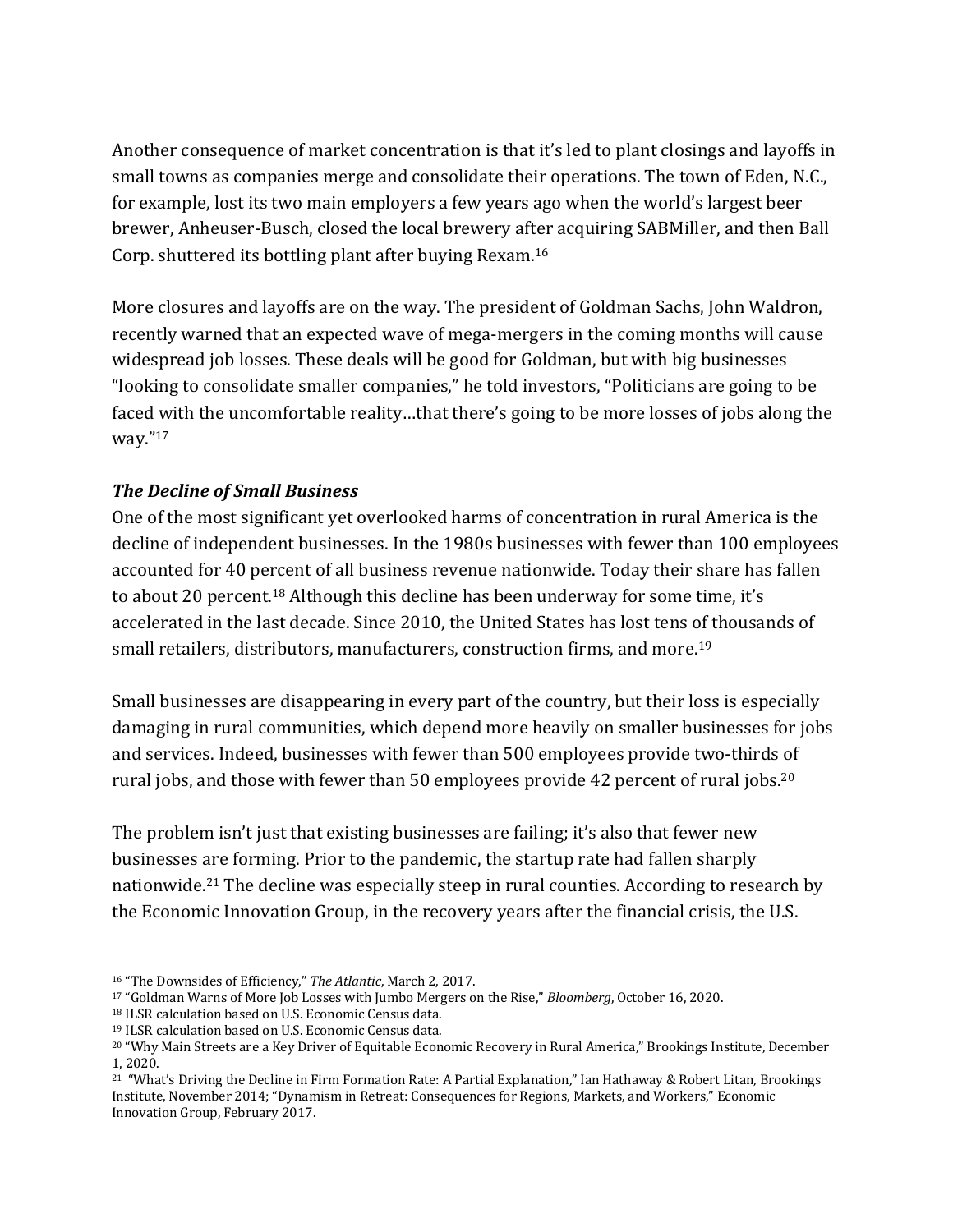created far fewer new businesses than it had in previous recoveries and more than half of this new business growth was concentrated in just 20 large metropolitan counties.<sup>22</sup> Meanwhile, 80 percent of rural counties with populations of fewer than 100,000 experienced a net decline in businesses.<sup>23</sup>

In small communities, the absence of locally owned businesses has profound consequences. Starting a business has been a long-standing pathway to the middle class. Today that pathway is increasingly blocked. The loss of small businesses has also made it harder for working people to earn a decent living. Economists have found that a major reason that incomes for most Americans haven't risen in decades is that there are too few companies competing for their labor.<sup>24</sup> Without competition, big corporations have outsized power to hold down wages. This phenomenon is particularly pronounced in rural labor markets.<sup>25</sup> It's left far too many people dependent on side hustles and gig jobs to put food on the table.

Research shows that locally owned small businesses recirculate a sizable share of their revenue within the surrounding area, helping to strengthen the regional economy. They tend to rely more on local and regional supply chains, buying many of the inputs and services they need from nearby businesses. Independent grocery stores, for example, source more of the food they carry from family farms and small producers, and rely on local businesses for marketing, banking, and other services.<sup>26</sup> In contrast, studies show that about 85 percent of the dollars that flow into big chain stores like Walmart leave the community.27

As their local economies unravel, rural communities are increasingly governed and exploited by outside forces, from agribusiness monopolies, to Wall Street banks, to dollar store chains. This loss of local power and capacity has contributed to widespread anger and despair. It's also taken a considerable toll on the social and civic fabric of rural communities. The loss of local economic control "involves long-term social costs to the

<sup>&</sup>lt;sup>22</sup> "The New Map of Economic Growth and Recovery," Economic Innovation Group, May 2016.

<sup>&</sup>lt;sup>23</sup> "Decline of Rural U.S. Businesses Contrasts with Prospering Cities," Sam Fleming, *The Financial Times*, October 15, 2018. <sup>24</sup> "Concentration in US Labor Markets: Evidence from Online Vacancy Data," Jose Azar, Ioana Elena Marinescu, Marshall Steinbaum, Bledi Taska, 2018; "Antitrust Remedies for Labor Market Power," Suresh Naidu, Eric A. Posner and Eric Glen Weyl, *Harvard Law Review*, December 10, 2018.

<sup>&</sup>lt;sup>25</sup> "Why is Pay Lagging? Maybe Too Many Mergers in the Heartland," Noam Scheiber and Ben Casselman, *New York Times*, January 25, 2018.

<sup>&</sup>lt;sup>26</sup> "Benefits of Hometown Grocery Stores Fact Sheet," Center for Engagement and Community Development, Kansas State University, 2019. 

<sup>&</sup>lt;sup>27</sup> "Thinking Outside the Box: A Report on Independent Merchants and the Local Economy," Civic Economics, Sept. 2009; "Indie Impact Study Series: Salt Lake City, Utah," Civic Economics, Aug. 2012.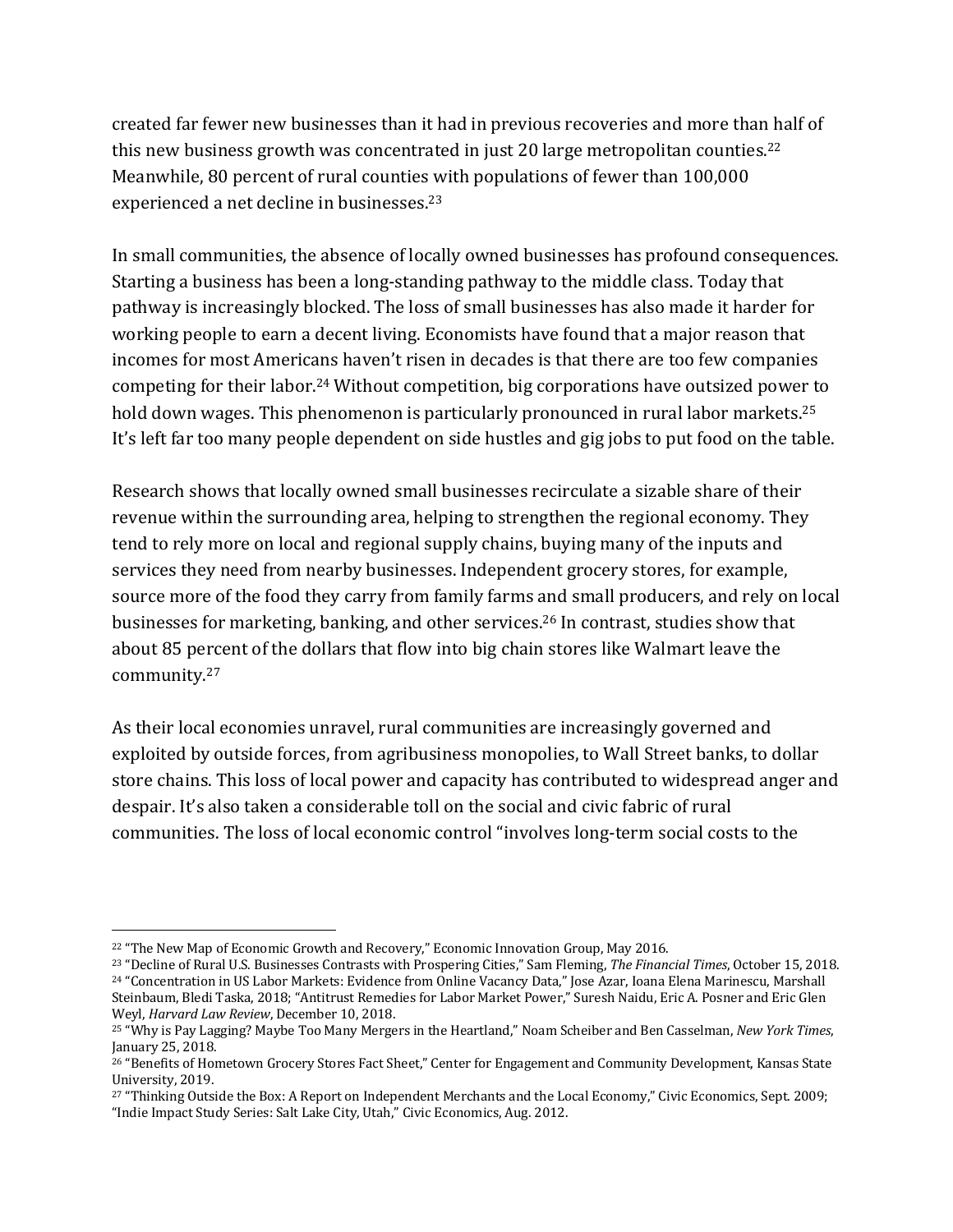community, including lower civic involvement," the scholar Richard Brunell has concluded.28

For a long time, the story we told ourselves about the decline of small businesses is that they can't compete. We assume that large corporations are inherently better and more effective. When an independent grocery store vanishes or a dairy farm goes bankrupt, there's a resigned sense that this is inevitable. But research by my organization and the work of others has found that in many sectors, small businesses outperform their bigger rivals, and deliver distinct benefits to their markets and industries that big companies do not match.<sup>29</sup>

The problem is not that small businesses can't compete. It's that dominant corporations, empowered by policies that tilt the playing field, are muscling them out and, in the process, destroying the economic vitality and resilience of many small towns.

#### **The Spread of Pharmacy Deserts**

Take the case of independent pharmacies. According to research by Consumer Reports, local pharmacies offer significantly lower drug prices on average than CVS, Walgreens, Walmart, and other chains.<sup>30</sup> They also provide better care, including more one-on-one consultations with patients and help with adhering to life-saving regimes to manage chronic illnesses such as diabetes. $31$  More than 70 percent of independent pharmacies provide home delivery, a crucial service for the elderly and disabled, and most do it for free.32

Independent pharmacies are especially crucial sources of health care in rural communities, many of which have been bypassed by chain pharmacies and lost hospitals and other medical services to consolidation. Three-quarters of the nation's 21,000 independent pharmacies serve areas with a population of less than  $50,000$ .<sup>33</sup> One reason many rural

<sup>&</sup>lt;sup>28</sup> "The Social Costs of Mergers: Restoring Local Control as a Factor in Merger Policy," Richard M. Brunell, 85 N.C. L. Rev. 149: 2006.

<sup>&</sup>lt;sup>29</sup> For example, see "Monopoly Power and the Decline of Small Business," Stacy Mitchell, Institute for Local Self-Reliance, August 10, 2016.

<sup>30 &</sup>quot;Shop Around for Lower Drug Prices," Lisa L. Gill, *Consumer Reports*, April 2018. "Finding the Right Pharmacy," *Consumer Reports*, January 2014.

<sup>&</sup>lt;sup>31</sup> "Medication Use Drops When Local Drugstores Close." Carolyn Crist, Reuters, May 2019.

<sup>&</sup>lt;sup>32</sup> "NCPA 2018 Digest," Leon Michos, PhD, Erin Holmes, PharmD, PhD, National Community Pharmacists Association, November 2018

<sup>33 &</sup>quot;NCPA 2018 Digest," Leon Michos, PhD, Erin Holmes, PharmD, PhD, National Community Pharmacists Association, November 2018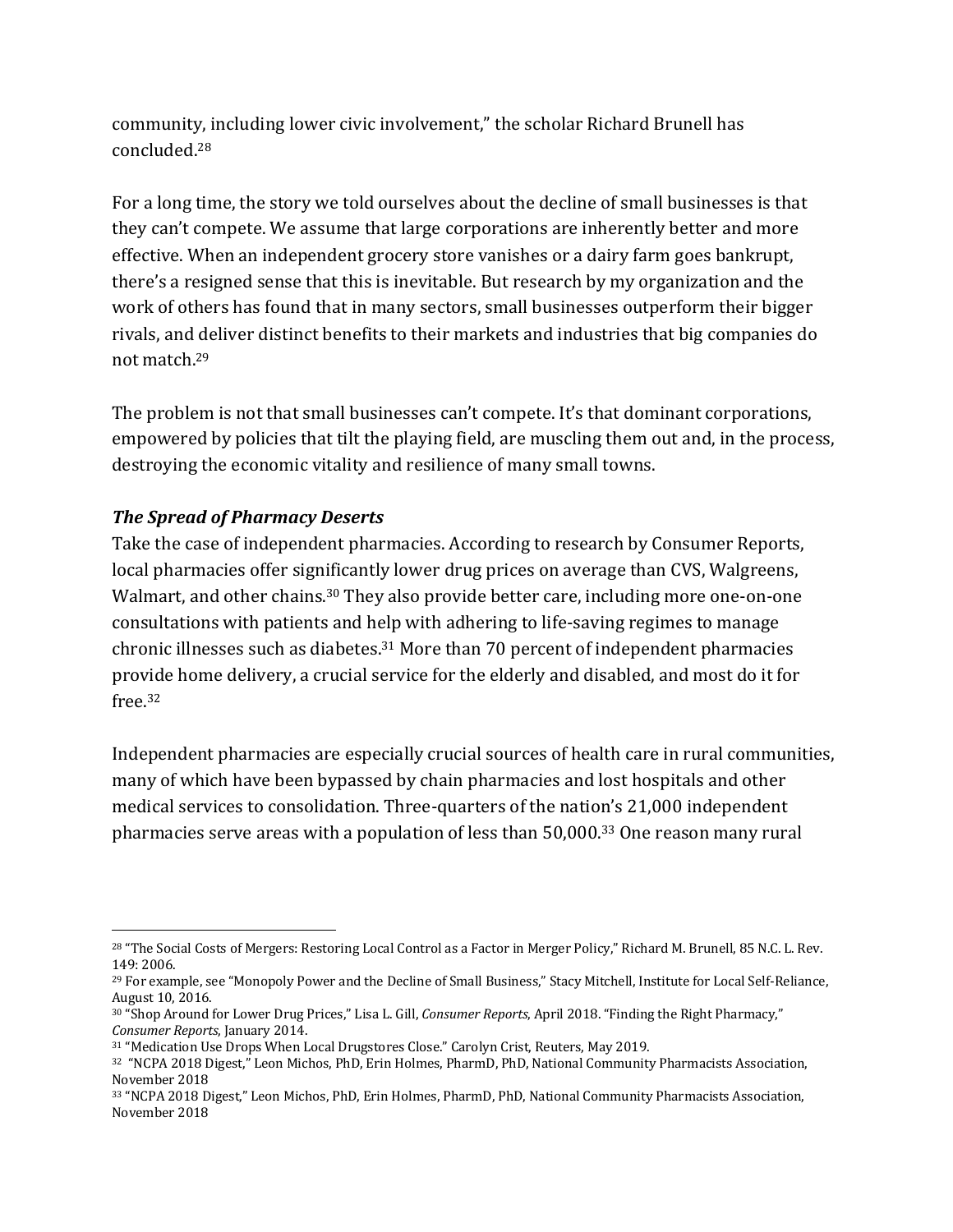states have led the nation in Covid-19 vaccination rates is that local pharmacies have outperformed the chains in getting their communities vaccinated.<sup>34</sup>

Despite their superior performance, many independent pharmacies have closed in recent years and many more are on the brink of doing so. This has fed a troubling trend: a growing number of rural communities are becoming "pharmacy deserts," leaving residents without the ability to pick up a prescription or consult with a pharmacist.<sup>35</sup> In Ohio alone, more than 400 local pharmacies have closed since 2013, many of them rural.<sup>36</sup> A 2018 study from the University of Iowa found that over 600 rural communities that had at least one retail pharmacy in 2003 had none 15 years later. $37$ 

Why are local pharmacies losing ground? The problem has to do with giant, vertically integrated health care corporations, including CVS Health, which not only compete with independent pharmacies but also control how much they're reimbursed by insurers. Through its pharmacy benefit management (PBM) division, CVS has been by cutting reimbursement rates to independent pharmacies.<sup>38</sup> In some states, CVS and other PBMs are also using their control over insurance benefits to block patients from using local pharmacies. As newspapers across the country have documented  $-$  including a stunning multi-year investigative series by the *Columbus Dispatch*<sup>39</sup> — these predatory practices are forcing many independent pharmacies out of business. At the same time, CVS and other chains have declined to open outlets in low-income rural areas; instead they expect people in these communities to rely on inferior mail order services or drive long distances to obtain their medications.<sup>40</sup>

#### **Rural Food Deserts and the Threats Facing Small Town Grocery Stores**

Independently owned grocery stores play a crucial role in rural communities. They help ensure that people have access to fresh food in the low-population areas that grocery chains generally ignore, especially those that are low-income and/or predominantly Black. They also provide significant economic benefits. In Kansas, for example, the average grocery store in very small towns (under 3,000 people) contributes \$644,000 to the local

<sup>34 &</sup>quot;Small Pharmacies Beat Big Chains at Delivering Vaccines. Don't Look So Shocked," Stacy Mitchell, The Washington Post, February 5, 2021.

<sup>35 &</sup>quot;The Growing Problem of Pharmacy Deserts," Fred Gebhart, *Drug Topics*, September 24, 2019.

<sup>36 &</sup>quot;Independently Owned Pharmacy Closures in Rural America, 2003-2018," Abiodun Salako, Fred Ullrich, and Keith J. Mueller, Rural Policy Brief, July 2018

<sup>37 &</sup>quot;Update: Independently Owned Pharmacy Closures in Rural America, 2003-2018," Abiodun Salako, Fred Ullrich, Keith J. Mueller, University of Iowa RUPRI Center for Rural Health Policy Analysis, July 2018.

<sup>38 &</sup>quot;CVS Caremark Cut Payments to Pharmacies Amid \$70 Billion Deal to Buy Aetna," Marty Schladen and Lucas Sullivan, *The Columbus Dispatch*, June 24, 2018; "How the FTC Protected the Market Power of Pharmacy Benefit Managers, Stacy Mitchell and Zach Freed, February 19, 2021.

<sup>&</sup>lt;sup>39</sup> "Side Effects: An Ongoing Investigation on the Rising Costs of Prescription Drugs," The Dispatch.

<sup>40 &</sup>quot;A Rebirth of Indie Pharmacies Could Cure Rural Ills, *The American Conservative*, November 5, 2019.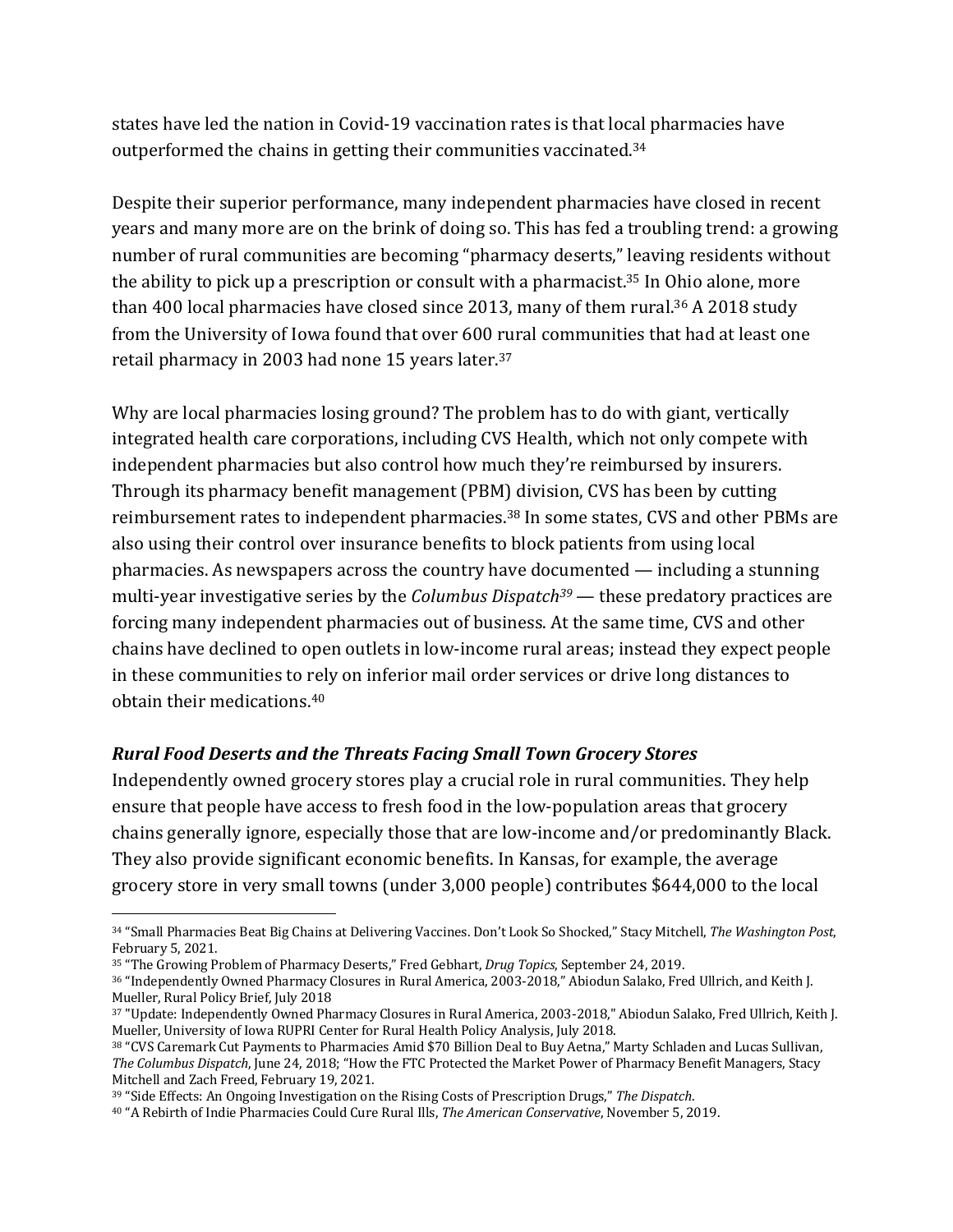economy, employs 17 people, and generates 20 percent of local sales and property tax dollars.<sup>41</sup> Independent grocers also carry more locally produced foods than big supermarket chains. This opens up distribution channels for local farmers and helps local food companies start and grow.

Despite the important role they play, many independent grocery stores in rural areas are struggling and many have closed their doors. Nationwide, 41 percent of all U.S. counties lost local grocery stores between 2005 and 2015.<sup>42</sup> In Minnesota, a recent survey found that almost half of the state's 235 rural grocers (those in towns under 2,500 people) fear that they will go out of business within the next five years.<sup>43</sup> In Kansas and North Dakota, roughly one-quarter of small-town grocers have closed in the last decade.<sup>44</sup> When a community loses its grocery store, residents must travel to shop or rely on dollar stores and convenience stores, which stock little or no fresh food and charge higher prices than locally owned grocery stores.<sup>45</sup> Losing the local grocery store can also trigger a downward spiral of disinvestment and out-migration.

While there are many challenges facing rural grocery stores, these businesses report that concentrated corporate power is a leading threat. In a recent white paper, the National Grocers Association documented how big retailers, particularly Walmart, which controls 25 percent of the national grocery market, have used their power as dominant buyers to demand that suppliers give them lower prices and preferable terms, while charging higher prices to competing independent grocers.<sup>46</sup> During the pandemic, Walmart and Amazon even compelled suppliers to give them priority access to high-demand items, which left many rural grocery stores with bare shelves.<sup>47</sup> "These problems disproportionately impact rural communities and urban centers, which are more likely to be served by independent grocers," the paper concluded.

<sup>&</sup>lt;sup>41</sup> "Benefits of Hometown Grocery Stores Fact Sheet," Center for Engagement and Community Development, Kansas State University, 2019.

<sup>42 &</sup>quot;Independent Grocery Stores in the Changing Landscape of the U.S. Food Retail Industry," Clare Cho and Richard Volpe, United States Department of Agriculture, November 2017.

<sup>&</sup>lt;sup>43</sup> "New Survey Reveals Challenges and Opportunities Facing Rural Grocers," University of Minnesota Extension, December 7, 2020. 

<sup>44 &</sup>quot;Losing Rural Groceries," Cally Peterson, *North Dakota Living*; David Procter, correspondence with author, April 2021. <sup>45</sup> "Food store types, availability, and cost of foods in a rural environment," Liese, A.D. et al., *Journal of the American Dietetics Association*, 2007.

<sup>&</sup>lt;sup>46</sup> "Buyer Power and Economic Discrimination in the Grocery Aisle: Kitchen Table Issues for American Consumers," The National Grocers Association, 2021.

<sup>&</sup>lt;sup>47</sup> Op. Cit. "Buyer Power and Economic Discrimination in the Grocery Aisle: Kitchen Table Issues for American Consumers;" "The Amazon Lockdown: How an Unforgiving Algorithm Drives Suppliers to Favor the E-Commerce Giant Over Other Retailers," Renee Dudley, *ProPublica*, April 26, 2020.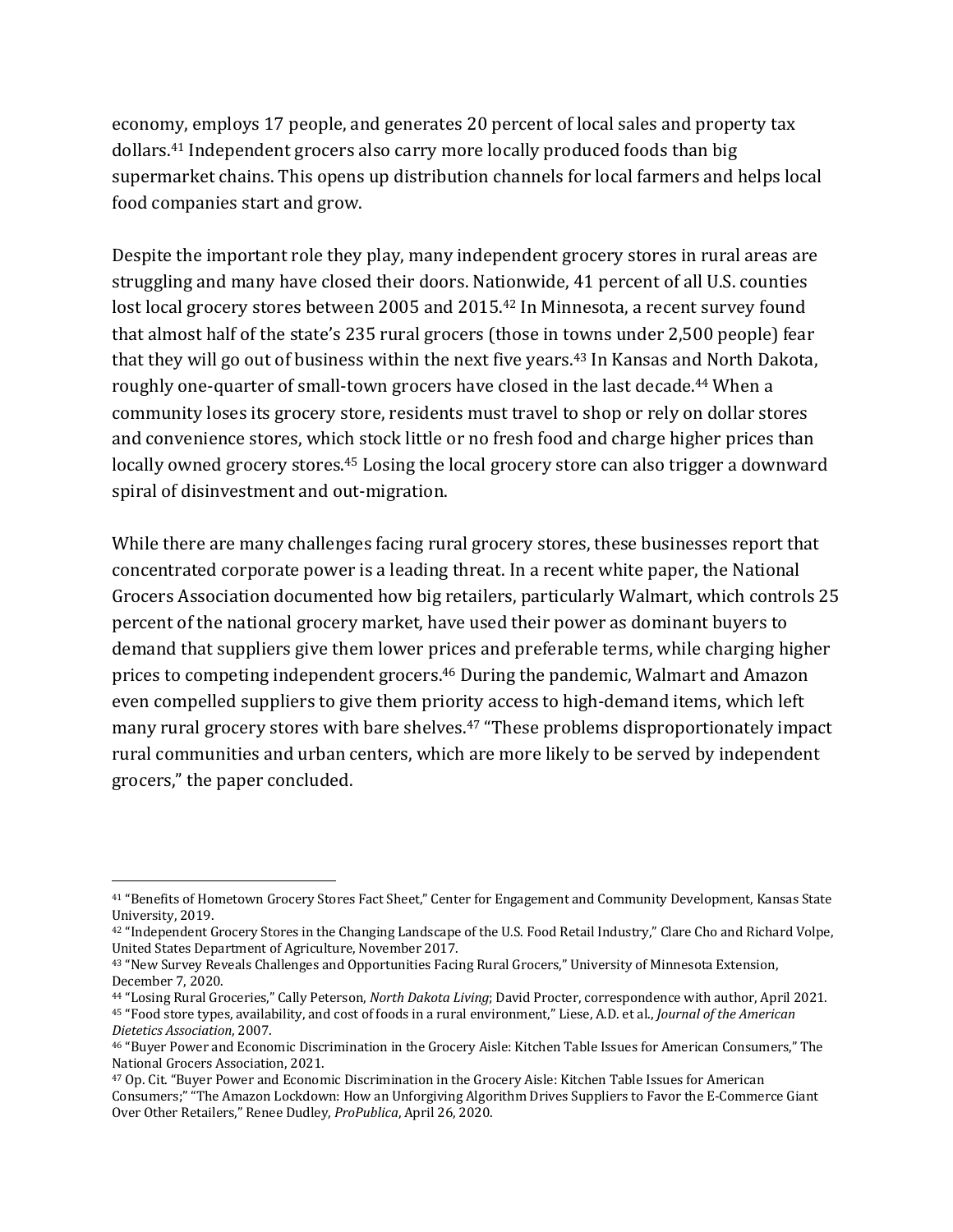Another threat to small grocers is the predatory expansion of the two dominant dollar store chains, Dollar General and Dollar Tree, which owns Family Dollar. Although these chains sometimes fill a need in places that lack basic retail services, evidence suggests these stores are not merely a byproduct of economic distress; they are a cause of it.<sup>48</sup> In small towns, dollar stores are leading full-service grocery stores to close, yet most sell no fresh vegetables, fruits, or meats.<sup>49</sup> Reports from local grocers in numerous communities suggest that it's typical for sales to drop by about 25 percent after a Dollar General opens.<sup>50</sup> Thin margins in the grocery business mean that such a disruption is often enough to force the local grocery store to close. Residents are left with the small selection of processed foods sold at Dollar General, or they must travel to another town or city to buy their groceries. 

The dollar chains are capitalizing on the dire economic condition in rural America, much like an invasive species advancing on a compromised ecosystem. Local grocers that survived Walmart are now falling to Dollar General, leaving a growing number of rural towns without access to fresh food. "This has become the number one challenge of grocery stores," says David Procter, an expert on community development and director of the Rural Grocery Initiative at Kansas State University.<sup>51</sup>

#### *Digital Gatekeepers: Amazon's Impact on Rural Businesses*

The emergence of the Internet promised to give rural entrepreneurs and other small businesses access to a vast world of customers and opportunities. But online commerce has become controlled by a single powerful gatekeeper. Amazon captures nearly two-thirds of online product search and shopping traffic. It gained this dominant position in large part by exploiting the weaknesses in antitrust enforcement introduced in the 1980s. One notable example involved predatory pricing. Backed by Wall Street investors anticipating future monopoly profits, Amazon sold entire categories of goods, including books and shoes, at a loss until smaller competitors, lacking the resources to sustain similar losses, folded up.<sup>52</sup>

As a result of Amazon's monopoly power, independent businesses have little choice but to sell on its site if they want to reach much of the online market. But doing so puts them at

<sup>48 &</sup>quot;Dollar Stores are Targeting Struggling Urban Neighborhoods and Small Towns. One Community is Showing How to Fight Back," Institute for Local Self-Reliance, December 6, 2018; "How Dollar Stores Became Magnets for Crime and Killing," Alec MacGillis, *ProPublica*, co-published with the *New Yorker*, June 29, 2020.

<sup>&</sup>lt;sup>49</sup> Op. cit. "Dollar Stores are Targeting Struggling Urban Neighborhoods and Small Towns. One Community is Showing How to Fight Back."

<sup>50</sup> Op. cit. "Dollar Stores are Targeting Struggling Urban Neighborhoods and Small Towns. One Community is Showing How to Fight Back."

<sup>51</sup> Op. cit. "Dollar Stores are Targeting Struggling Urban Neighborhoods and Small Towns. One Community is Showing How to Fight Back."

<sup>52 &</sup>quot;Investigation of Competition in Digital Markets," House Judiciary Committee, Oct. 2020.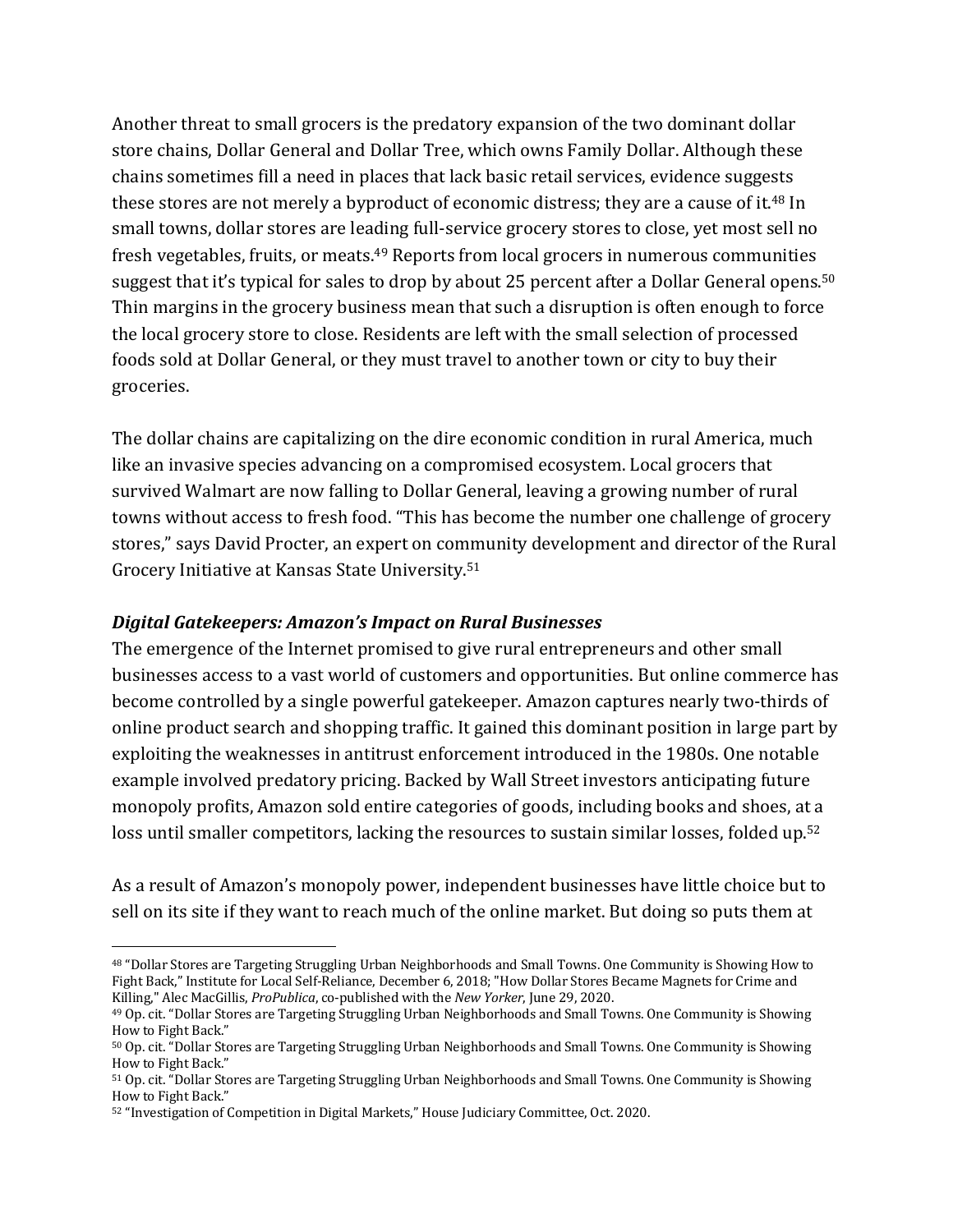the mercy Amazon's predatory tactics and high fees. Amazon has a well-documented trackrecord of appropriating the proprietary data of third-party sellers and using it to compete against them by creating knock-off versions of their best-selling products.<sup>53</sup> Moreover, Amazon has used its gatekeeper power to keep a growing cut of sellers' revenue through the fees it charges. In 2019, Amazon's fees amounted to an average of 30 percent of each sale made by independent sellers on its site, up from 19 percent in 2014.<sup>54</sup>

As a consequence of these predatory tactics, most independent businesses are struggling to succeed online. Only 11 percent of small firms selling in the Amazon Marketplace say the experience has been successful; the rest are losing money.<sup>55</sup> Today, U.S.-based small businesses represent a shrinking share of the third-party sellers on Amazon's platform; about half of these sellers are based overseas.<sup>56</sup>

While e-commerce holds enormous promise for rural communities, as long as this market is dominated by an all-powerful gatekeeper, the growth of online spending will continue to erode small-town economies while centralizing wealth in the hands of Amazon.

#### **3. Financial Consolidation is Fueling Market Concentration and Depriving Rural Communities of Capital and Investment**

Failed antitrust policies are one of the main drivers of rural distress. Another root cause is financial concentration. Today's highly concentrated financial system channels most of the country's available capital to the biggest corporations, which are awash in low-cost equity and debt financing. Wall Street also drives merger activity and generates significant profits from it. The top five banks pocketed nearly \$20 billion in deal fees during the first nine months of 2020, as merger volume soared to over \$1 trillion. $57$ 

Meanwhile, our banking system is depriving independent entrepreneurs, farmers, smallscale developers, and others of the financing they need. In 2010, banks held \$721 billion in loans to small businesses (adjusted to 2018 dollars). By 2018, their small business loan balances had fallen to \$635 billion.<sup>58</sup> Surveys by the Federal Reserve show that many

<sup>53 &</sup>quot;Amazon Scooped Up Data From Its Own Sellers to Launch Competing Products," Dana Mattioli, *Wall Street Journal*, April 23, 2020.

<sup>54 &</sup>quot;Amazon's Monopoly Tollbooth," Institute for Local Self-Reliance, July 2020.

<sup>55 &</sup>quot;Independent Business Survey," Institute for Local Self-Reliance, 2019.

<sup>56 &</sup>quot;Chinese Sellers Outnumber US Sellers on Amazon.com," Marketplace Pulse, Jan. 23, 2020.

<sup>57 &</sup>quot;Wall Street banks net \$64 billion in fees in bumper year for M&A and IPOs," Lina Saigol and Paul Clarke, *MarketWatch*, Oct. 1, 2020.

<sup>58</sup> Institute for Local Self-Reliance analysis of data from the Federal Deposit Insurance Corporation (FDIC); "Small Businesses, Hit Hard by Pandemic, Are Being Starved of Credit," Peter Rudegeair, *Wall Street Journal*, Dec. 20, 2020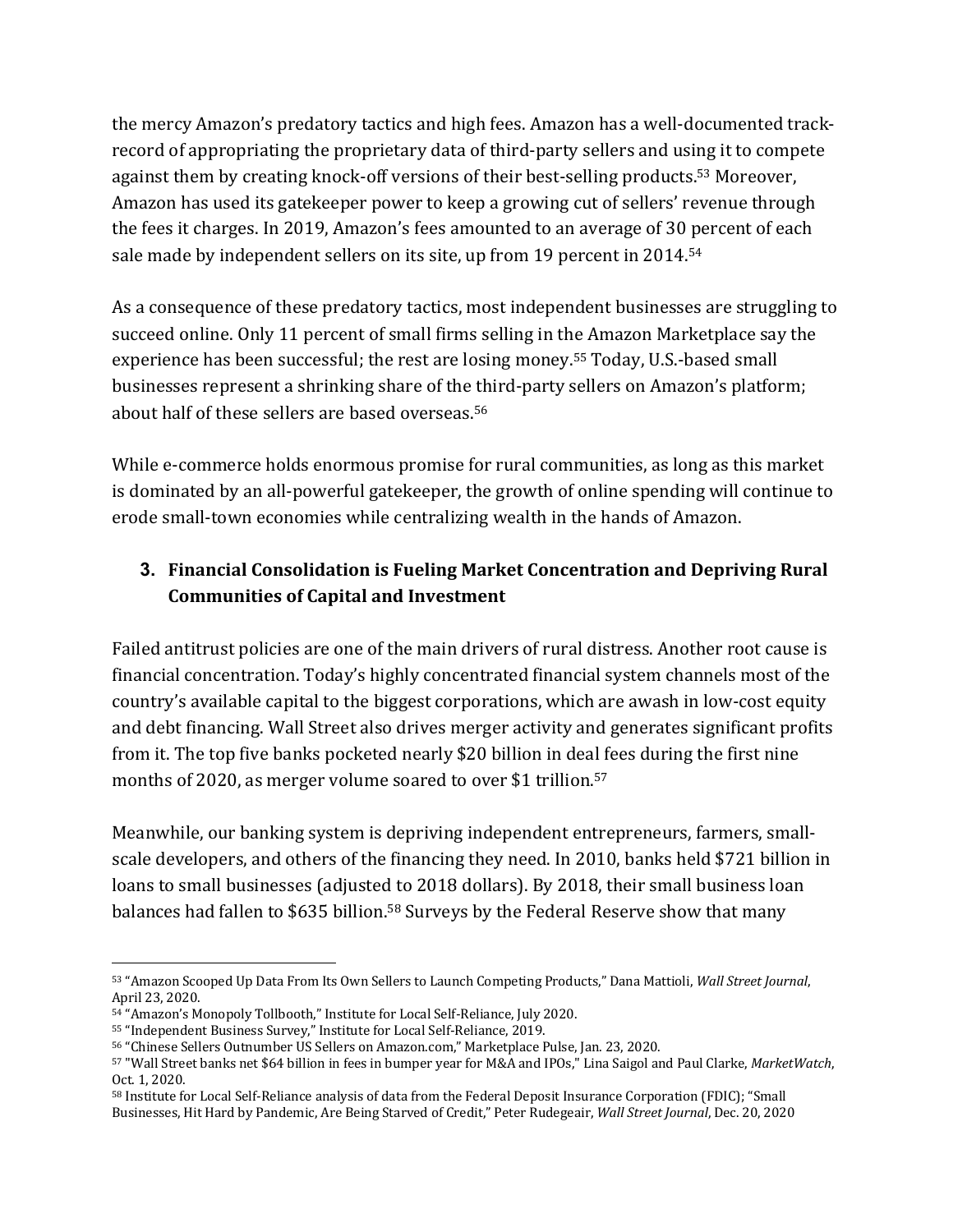entrepreneurs are struggling to obtain the capital they need to start and grow their businesses.<sup>59</sup> Many resort to high-cost online loans or credit cards, which puts them at a much higher risk of failing. The problem is particularly acute for minority-owned businesses and those in rural communities. In the past five years, only 23 percent of Blackowned businesses were able to access credit from a bank, compared to 46 percent of whiteowned businesses.<sup>60</sup> And an analysis by the *Wall Street Journal* found, "The value of small loans to businesses in rural U.S. communities peaked in 2004 and is less than half what it was then in the same communities, when adjusted for inflation."<sup>61</sup>

This problem is structural: big banks do relatively little small business lending and, as they take over more of the industry, the amount of capital available for small businesses is shrinking. The largest four banks  $-$  Bank of America, Citi, JP Morgan Chase, and Wells Fargo  $-$  control 41 percent of banking assets but provide just 16 percent of small business lending. Community banks (under \$10 billion in assets) hold only 17 percent of banking assets, but they supply 46 percent of all bank lending to small businesses.  $62$ 

One reason big banks avoid small business lending is that they lack access to the rich trove of "soft" information that community banks rely on in order to make these loans successfully. Community banks (and CDFIs and credit unions) get to know their borrowers, and they are deeply immersed in and knowledgeable about the local market. This enables them to extend loans to small businesses on the basis of factors that aren't readily quantified (while judging correctly that the loan will be paid back). In contrast, big banks are operating at a national or global scale that leaves them blind to this kind of local information. 

As community banks disappear, small businesses are increasingly starved for capital. This can be traced to the fundamental changes in banking policy that Congress enacted in the 1990s. Those changes triggered decades of consolidation and a sharp decline in community banks and credit unions. In 1994, there were about 12,500 community banks and they controlled 50 percent of the industry's assets. By 2006, their numbers had fallen to 8,600 and their share of the market to about 24 percent. Since then, their decline has only continued. Between 2006 and 2018, the country lost a staggering 41 percent of its

<sup>59 &</sup>quot;Small Business Credit Survey," Federal Reserve, 2020.

<sup>&</sup>lt;sup>60</sup> "Why Some Black-Owned U.S. Businesses Are Hardest Hit by Coronavirus Shutdowns," Reuters, The New York Times, June 2020.

<sup>61 &</sup>quot;Goodbye, George Bailey: Decline of Rural Lending Crimps Small-Town Business," Ruth Simon and Coulter Jones, *Wall Street Journal*, Dec. 25, 2017. 

<sup>62</sup> Institute for Local Self-Reliance analysis of data from the Federal Deposit Insurance Corporation (FDIC). For data on small and mid-size banks, we include all banks under \$12 billion in assets.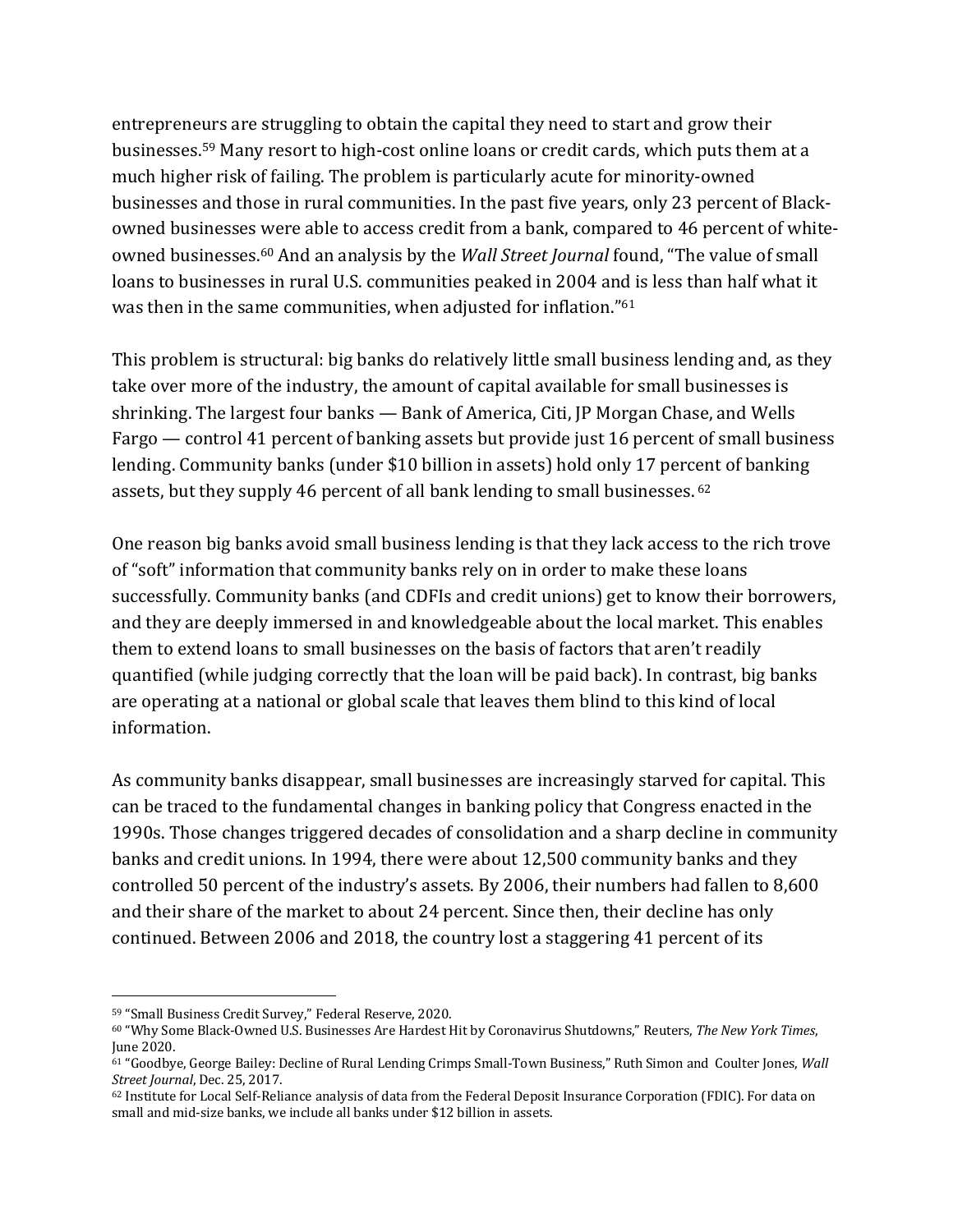community banks. Today, there are just over 5,000 community banks and their market share stands at 17 percent.<sup>63</sup>

This stunning decline should be treated as a national crisis. Its effects have been catastrophic for the nation's small businesses and rural communities. Today, nearly 1,100 counties, more than one-third of the total, lack a community bank, up from about 650 counties in 2006. Most of these counties are rural, and the data show that counties with a larger share of African Americans have been especially hard hit by these losses.<sup>64</sup>

Losing community banks means we are losing crucial institutions of economic growth, stability, and prosperity, especially in rural America. People often say that the problem of banking consolidation is that we have created banks that are "too big to fail." But the deeper, more debilitating consequence is that these banks are too big to succeed. They are too big to succeed at making the kinds of loans that our communities need in order to grow and prosper. Our banking system is dominated by institutions that, by virtue of their vast scale, are fundamentally mismatched to the needs of the real economy.

All of this was dramatically Illustrated last year with the rollout of the Paycheck Protection Program (PPP). In some states, far more small businesses were able to secure relief loans than in others. What accounted for the difference? We analyzed the data and found a strong correlation between the number of loans issued in a state and the presence of community banks.<sup>65</sup> As the graph on the final page of my testimony shows, more loans were made in states where local community banks constitute a larger share of the market. By contrast, businesses located in places where the banking sector is dominated by big banks were much less likely to get relief.

The difference was stark. In North Dakota, where, owing to an unusual state policy, community banks are numerous and account for more than 80 percent of the market, nearly 19,000 small business relief loans were issued, or about 2,500 loans per 100,000 residents. At the other end of the spectrum, fewer than half as many small businesses per capita in states such as Arizona and Nevada succeeded in getting a relief loan. In these states, local banks are relatively rare and account for only a small sliver of the market.

<sup>63</sup> Institute for Local Self-Reliance analysis of data from the Federal Deposit Insurance Corporation (FDIC) and the National Credit Union Administration (NCUA).

<sup>&</sup>lt;sup>64</sup> Institute for Local Self-Reliance analysis of data from the Federal Deposit Insurance Corporation (FDIC). 65 "Update: PPP Loan Data Continues to Show that Big Bank Consolidation has Hampered Small Business Relief," Stacy Mitchell, *Institute for Local Self-Reliance*, June 2020; "Report: Fewer Small Businesses are Receiving Federal Relief Loans in States Dominated by Big Banks, Stacy Mitchell, *Institute for Local Self-Reliance*, April 2020.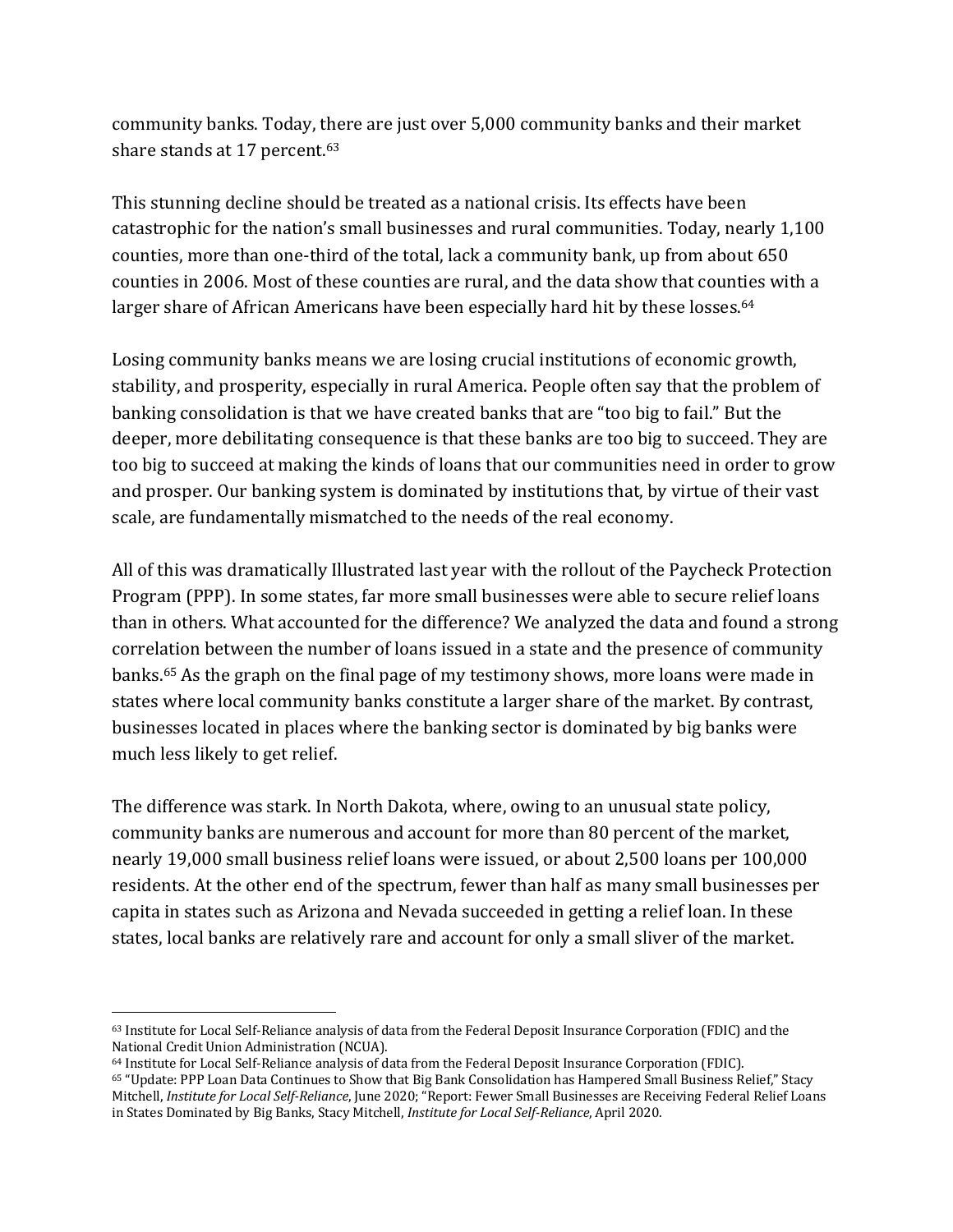Our findings align with dozens of news accounts about the extraordinary efforts of community banks (as well as CDFIs and credit unions) to assist small businesses, while the biggest banks put up roadblocks and channeled relief dollars to high-net-worth clients.<sup>66</sup>

It's important to recognize that this dynamic didn't just play out during the pandemic. It's at work all the time. Research has linked a lack of community banks to fewer business startups, fewer firms in operation, and fewer new jobs.<sup>67</sup> Research shows that in both urban and rural places, where there is a strong community bank presence, there tends to be more robust economic growth.<sup>68</sup>

Consolidation in banking is thus reproducing and amplifying concentration across the economy, with especially harmful impacts in rural regions, communities of color, and lowincome areas.

#### **4. Policy Solutions**

One crucial answer to the crisis in much of rural America is that we must restore the original purpose and vigor of our antitrust policies and break up monopolies, including Amazon. The Senate Judiciary Committee has held hearings to examine the state of antitrust policy and begun to consider legislation, including a bill by Senator Amy Klobuchar that would represent a substantial first step toward reform. Last year, the House Judiciary Committee completed a historic, 15-month investigation of monopoly power and produced a report outlining policy proposals. These proposals, which the Institute for Local Self-Reliance strongly supports, would lead to a more prosperous, equitable, and dynamic economy. The Committee is expected to consider bills based on these proposals in the coming weeks.

The other crucial answer to rural distress is that Congress needs to fundamentally restructure the banking system to create more local financial institutions and reduce the size and market dominance of the megabanks. We believe the following policy approaches are essential:

<sup>&</sup>lt;sup>66</sup> "Banks Gave Richest Clients 'Concierge Treatment' for Pandemic Aid," Emily Flitter and Stacy Cowley, *New York Times*, April 22, 2020.

<sup>67 &</sup>quot;Buoyed by Public Support, Independent Businesses Report Strong Sales Growth, National Survey Finds," *Institute for* Local Self-Reliance, February 2015; "Small Business Lending by Size of Institution, 2018," *Institute for Local Self-Reliance*, May 2019.

<sup>68 &</sup>quot;Further Evidence on the Link between Finance and Growth: An International Analysis of Community Banking and Economic Performance," Allen N. Berger et al., *Journal of Financial Services Research*, 2004; "Challenges and Opportunities for Community Banks in Rural Pennsylvania," Victoria Geyfman and Jonathan Scott, Center for Rural Pennsylvania, January 2010.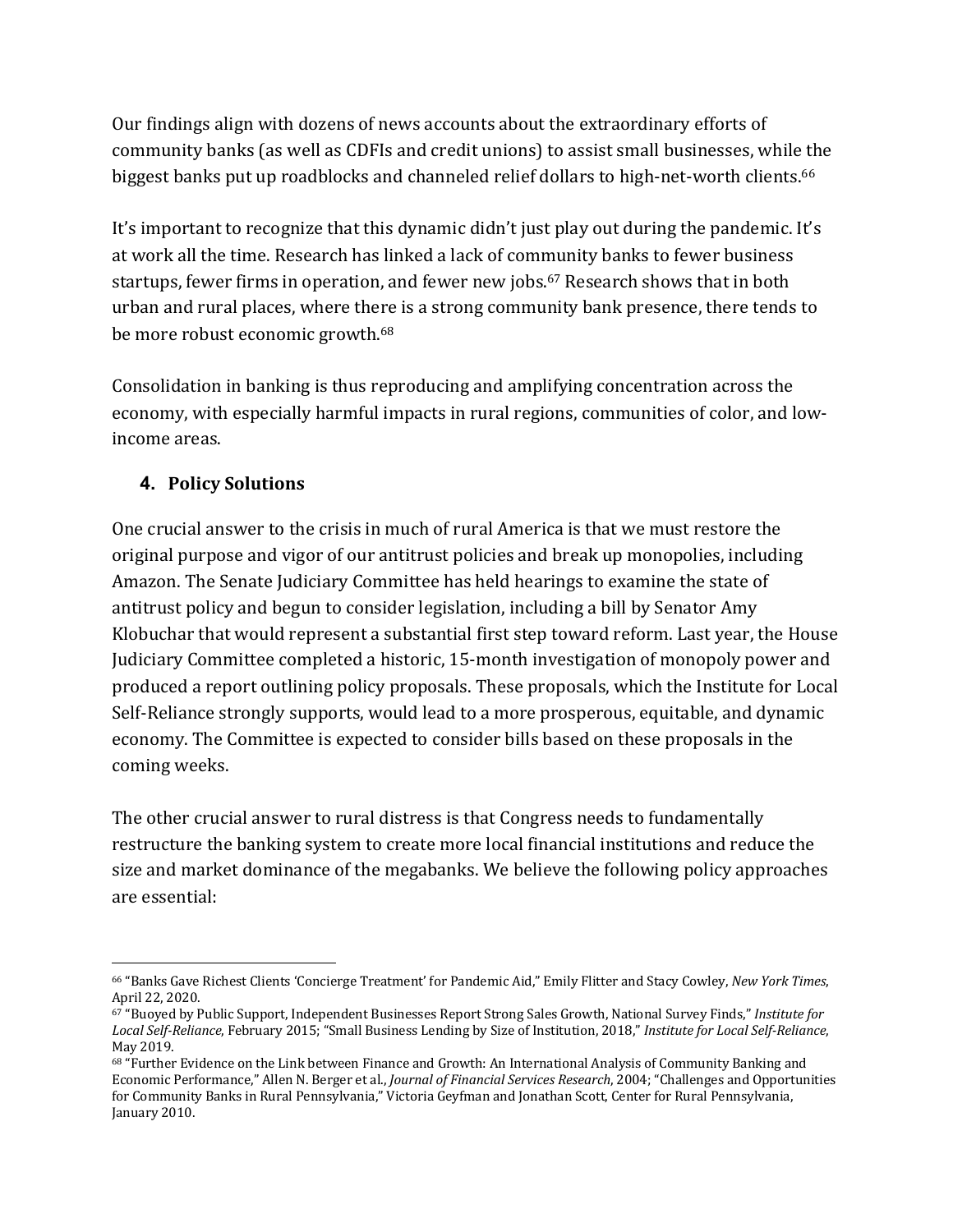#### *Break up banking concentration.*

Congress can do this by enacting market share caps and adopting structural separations that would limit insured banks from engaging in speculative investment activity.

#### *Support the establishment of public banks at the local and state levels.*

Congress should enact legislation along the lines of Public Banking Act (H.R.8721) to facilitate the formation of public banks by cities and states. As the experience of the Bank of North Dakota (BND) has shown, public banks greatly expand the volume of lending flowing to small businesses, in part by strengthening community banks and credit unions. North Dakota has four times as many local banks per capita as the national average in large part because of the role that BND plays in strengthening the state's local financial institutions and expanding their lending capacity. As a result, the volume of small business lending per capita in North Dakota is significantly higher than the national average.

#### *Implement postal banking.*

Congress should enact a Postal Banking program that ensures banking services are available to low-income households in rural and urban communities. With 90 percent of the zip codes lacking a bank or credit union in rural areas, a postal banking program would expand access to low-cost banking services and safeguard rural households from predatory financial services.

#### *Enact protections for small business borrowers.*

Congress should extend consumer lending protections for small business borrowers, ensuring that they receive clear and accurate information and are not subject to predatory fees and practices, particularly in dealing with online lenders.

#### *Ensure that fintech and other online lenders are subject to the same regulatory <u>oversight</u>* as banks.

Congress and regulators should not allow fintech lenders to have a regulatory advantage over community banks. Many of these lenders charge exorbitant interest rates and are an unstable source of capital for small businesses, especially during economic downturns.

#### *Strengthen bank merger review.*

Wall Street anticipates 2021 will be a big year for bank mergers. When Congress passed S. 2155 in 2017 directing the Federal Reserve to ease regulatory requirements for large regional banks up to \$250 billion in assets, experts said the likely effect would be more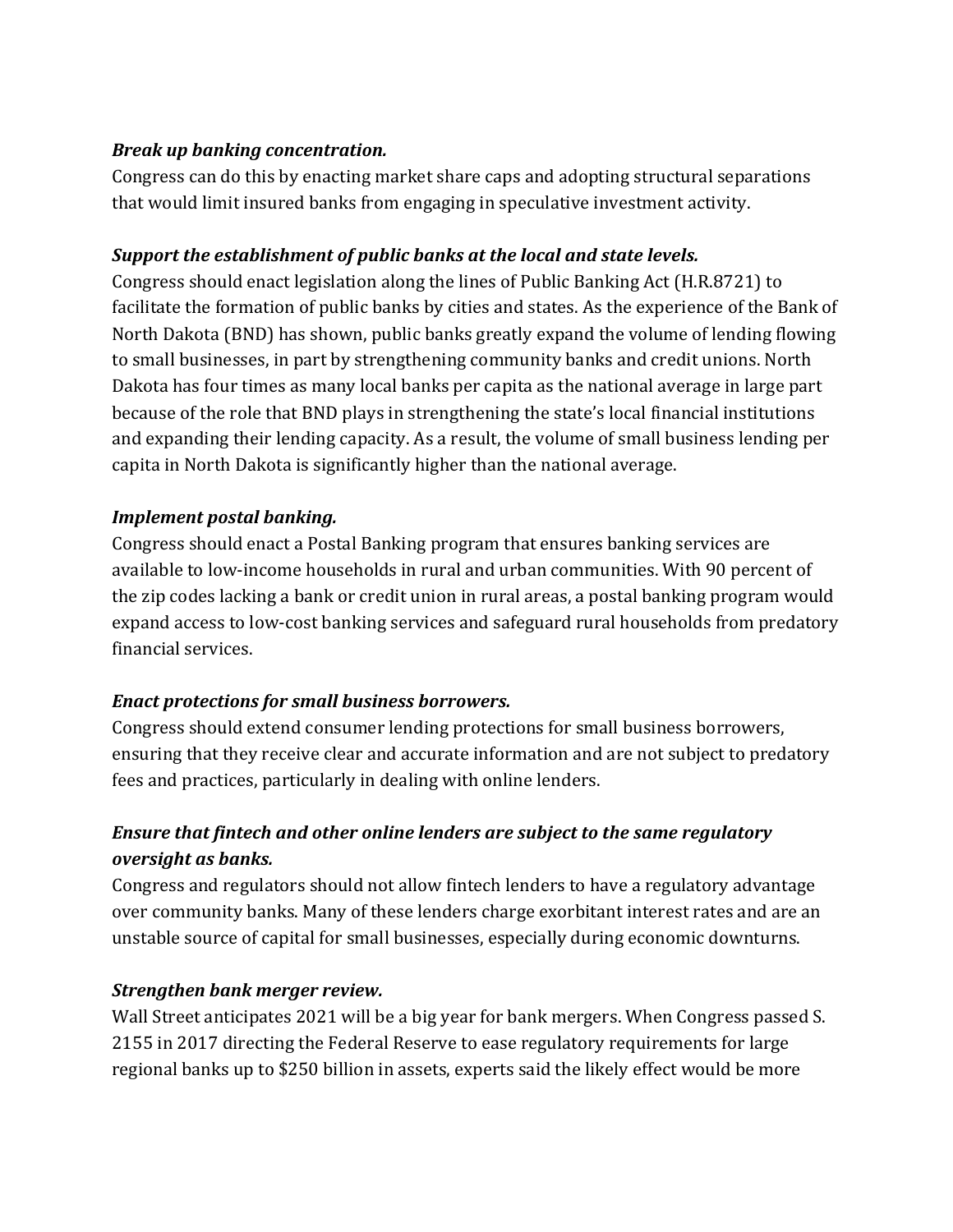consolidation among community banks.<sup>69</sup> Two years later, the merger between BB&T and SunTrust created the eighth largest bank in the country. To reverse this course, Congress and the regulators must stop weakening the rules that govern big banks. Furthermore, federal banking agencies and the Department of Justice (DOJ) should strengthen their bank merger policies to block further consolidation in the financial sector.<sup>70</sup>

#### *Investigate the sharp drop-off in new bank formation.*

The number of community banks has declined sharply in the last decade. A significant share of the decline is owed to the fact that virtually no new banks have been created since 2009. Between 2004 and 2008, before the financial crisis, an average of about 300 commercial banks disappeared each year, mostly as a result of acquisitions. But these losses were offset by the creation of 146 new banks each year on average.<sup>71</sup> Congress should conduct an investigation of the drivers behind the sharp decline in new bank formation and identify the reforms needed.

#### *Increase funding for Healthy Food Financing Initiatives*

Recognizing the financing challenges faced by grocery stores, states like Pennsylvania, as well as the federal government, have established Healthy Food Financing Initiatives to provide grant and loan funds to support the development and expansion of grocery stores in underserved rural and urban communities. These programs have been a critical source of capital for the independent grocers that rural communities depend on. Congress should look to expand these programs.

<sup>70</sup> See: https://www.ftc.gov/system/files/documents/public\_statements/1581730/chopra\_- \_comment\_doj\_banking\_merger\_guidelines.pdf

 $69$  "SunTrust-BB&T Merger: Deregulation is Encouraging the Creation of Regional Megabanks," Americans for Financial Reform, Feb 15, 2019.

<sup>71 &</sup>quot;Number of New Banks Created by Year, 1993 to 2018," the Institute for Local Self-Reliance, 2018.